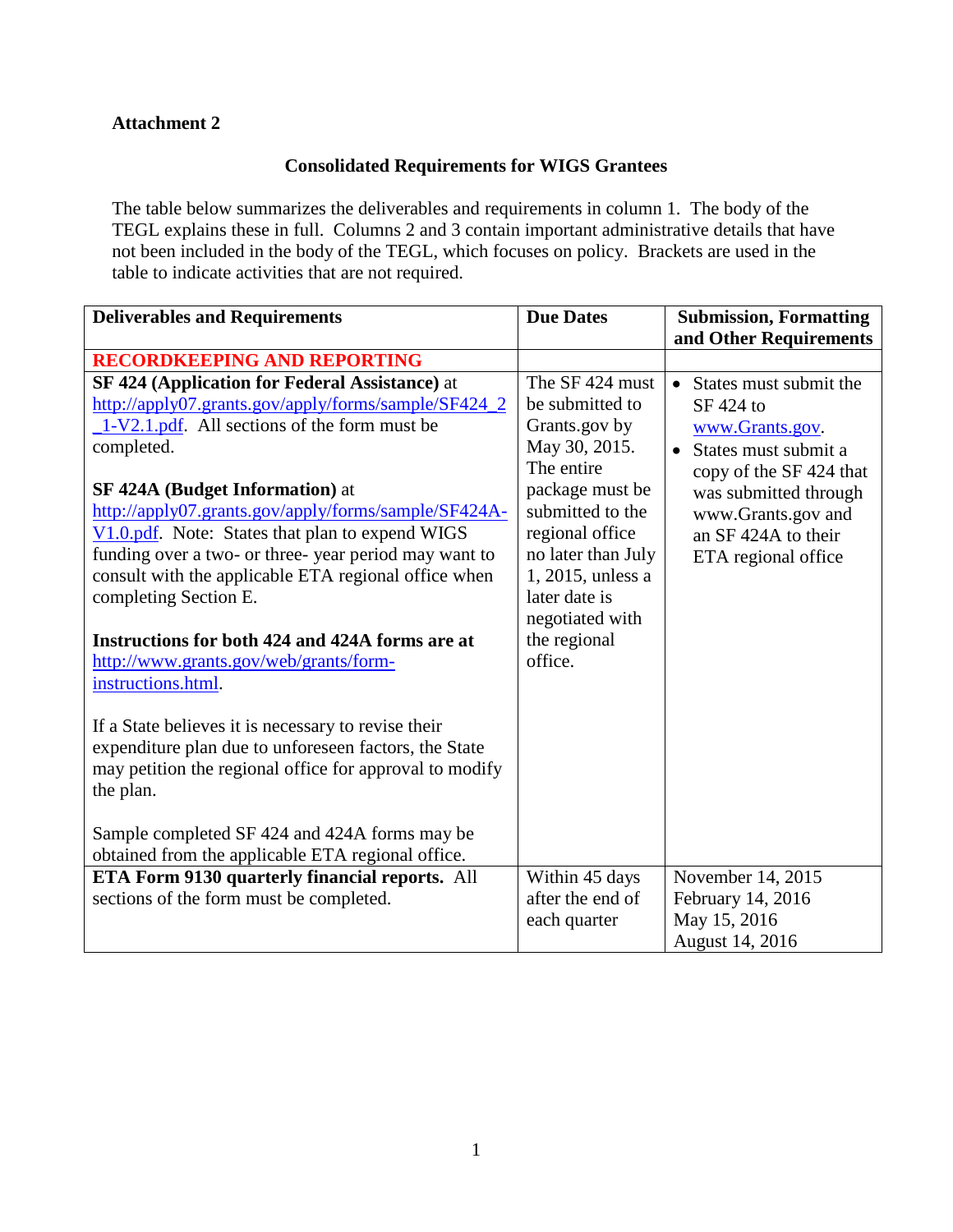| <b>Deliverables and Requirements</b>                                                                                                                                                                                                                                                                                                                                                                                                                                                                                                                                                                                                                                                                                                                                                   | <b>Due Dates</b>                                            | <b>Submission, Formatting</b>                                                                                                                                                                                                                                                                                                                                           |
|----------------------------------------------------------------------------------------------------------------------------------------------------------------------------------------------------------------------------------------------------------------------------------------------------------------------------------------------------------------------------------------------------------------------------------------------------------------------------------------------------------------------------------------------------------------------------------------------------------------------------------------------------------------------------------------------------------------------------------------------------------------------------------------|-------------------------------------------------------------|-------------------------------------------------------------------------------------------------------------------------------------------------------------------------------------------------------------------------------------------------------------------------------------------------------------------------------------------------------------------------|
| <b>Annual Performance Report.</b> The report must<br>include hyperlinks to all published products, and major<br>unpublished products must be attached. It must also<br>summarize all activities, including the following.<br>Describe all deliverables, highlighting new<br>accomplishments, and noting whether partnerships<br>or collaborations were involved.<br>The required customer consultations (see below)<br>regarding products and services, including the<br>customer needs identified. If customers identified<br>needed improvements, state the responsive<br>measures taken.<br>Partnership and collaborative efforts, including<br>$\bullet$<br>activities to leverage grant funding and new<br>activities.<br>Recommendations to ETA for changes and<br>improvements. | By September<br>30, 2016                                    | and Other Requirements<br>This report must be<br>$\bullet$<br>submitted to the ETA<br>regional office in a<br>Section 508-compliant<br>accessible PDF for<br>posting online on<br>www.doleta.gov                                                                                                                                                                        |
| <b>PRODUCT AND PUBLICATION</b>                                                                                                                                                                                                                                                                                                                                                                                                                                                                                                                                                                                                                                                                                                                                                         |                                                             |                                                                                                                                                                                                                                                                                                                                                                         |
| <b>REQUIREMENTS</b>                                                                                                                                                                                                                                                                                                                                                                                                                                                                                                                                                                                                                                                                                                                                                                    |                                                             |                                                                                                                                                                                                                                                                                                                                                                         |
| <b>Product Requirements (general)</b><br>Provide accurate and actionable information that<br>enables informed decisions by customers, and<br>supports the development of data-driven strategies<br>and policies.<br>Produce products benefitting the governor, state<br>$\bullet$<br>legislature, state and local WIBs, relevant<br>stakeholders, and the public.<br>ETA encourages grantees to notify the appropriate<br>$\bullet$<br>regional office, when products are posted on the<br>Internet.                                                                                                                                                                                                                                                                                   | Ongoing                                                     | All products must include<br>the date of issuance or<br>revision, and an<br>acknowledgement that the<br>product was produced<br>either in whole or in part<br>with WIGS funds.<br>Documents must be<br>formatted to permit parts<br>to be copied (including<br>specific words), e.g., an<br>MS Word document or<br>accessible .pdf formatting<br>enabling such copying. |
| <b>Publication Requirements (general).</b> States must                                                                                                                                                                                                                                                                                                                                                                                                                                                                                                                                                                                                                                                                                                                                 | Within a                                                    | States must include links                                                                                                                                                                                                                                                                                                                                               |
| post all grant-funded products, reports, and workforce<br>information on the Internet in a manner accessible to<br>all members of the public (unless otherwise indicated),<br>and comply with Rehabilitation Act Section 508<br>requirements.                                                                                                                                                                                                                                                                                                                                                                                                                                                                                                                                          | reasonable<br>period after the<br>completion of<br>the work | to all WIGS-funded<br>published material on<br>their LMI Web site, and<br>present it in a manner that<br>makes it easy for the<br>public to find this<br>material.                                                                                                                                                                                                      |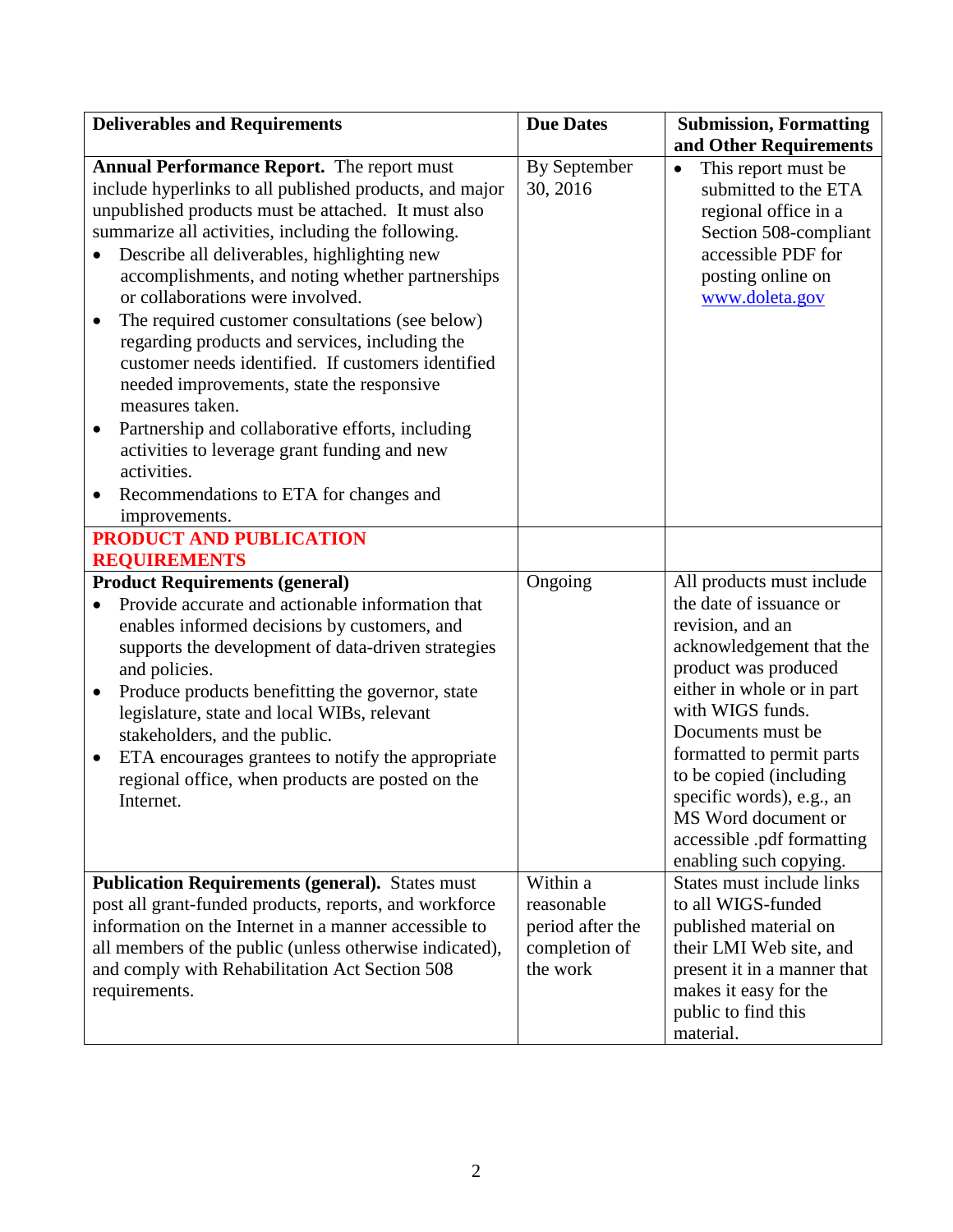| <b>Deliverables and Requirements</b>                   | <b>Due Dates</b> | <b>Submission, Formatting</b>                |
|--------------------------------------------------------|------------------|----------------------------------------------|
|                                                        |                  | and Other Requirements                       |
| <b>Workforce Information Database (WIDb).</b>          | June 30, 2016    | Implemented in the                           |
| Implement and maintain the most current version (now   |                  | manner specified by the                      |
| 2.6) of the WIDb, and populate all designated core     |                  | ARC (see                                     |
| tables in accordance with Analyst Resource Center      |                  | http://www.workforceinfo                     |
| (ARC) guidelines (required data elements are listed at |                  | $\underline{\text{db.org}}$ ; [states should |
| http://www.workforceinfodb.org).                       |                  | inform their regional                        |
|                                                        |                  | office, if they use                          |
|                                                        |                  | supplemental or non-                         |
|                                                        |                  | standard WIDb tables.]                       |
| Licensing and certification information: states must   | At least every 2 | States must submit data                      |
| populate the database with the license.dbf and         | years            | through the National                         |
| licauth.dbf licensing files.                           |                  | <b>Crosswalk Service Center</b>              |
|                                                        |                  | (NCSC), in the manner                        |
|                                                        |                  | specified by ARC.                            |
| <b>Employment Projections (general)</b>                | Ongoing          | States must provide links                    |
|                                                        |                  | to all published                             |
|                                                        |                  | projections on a single                      |
|                                                        |                  | Web page. Unpublished                        |
|                                                        |                  | projections products must                    |
|                                                        |                  | be provided to the ETA                       |
|                                                        |                  | regional office (to confirm                  |
|                                                        |                  | that the deliverable was                     |
|                                                        |                  | completed).                                  |
| Statewide long-term industry and occupational          | By June 30,      | File must be provided to                     |
| projections                                            | 2016             | the Projections Managing                     |
| 10-year projections required in odd-numbered           |                  | Partnership (PMP) in a                       |
| calendar years                                         |                  | manner to be specified by                    |
|                                                        |                  | the PMP                                      |
| Statewide short-term industry and occupational         | By February 28,  | File must be provided to                     |
| projections                                            | 2016             | PMP in a manner to be                        |
| 2-year projections                                     |                  | specified by the PMP                         |
| Sub-state long-term industry and occupational          | NA (Required     | File must be provided to                     |
| projections                                            | again in PY 2016 | PMP in a manner to be                        |
| 10-year projections required in even-numbered          | TEGL)            | specified by the PMP                         |
| calendar years                                         |                  |                                              |
| Sub-state short-term industry and occupational         | <b>NA</b>        | If submitted, the file must                  |
|                                                        |                  |                                              |
| projections                                            |                  | be provided to PMP in a                      |
| [Optional: allowable and encouraged, but not           |                  | manner to be specified by                    |
| required, activity]                                    |                  | the PMP.                                     |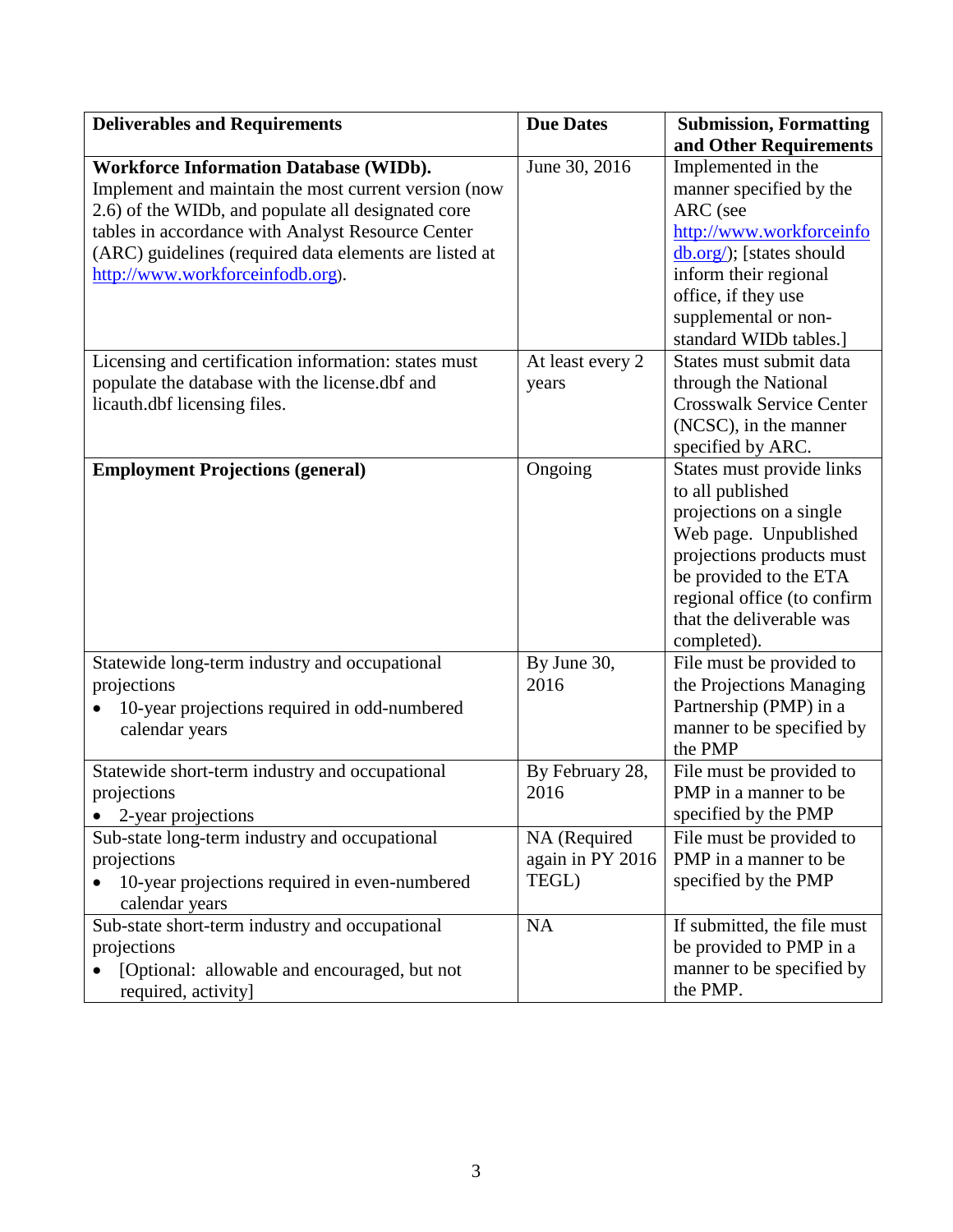| <b>Deliverables and Requirements</b>                                                                                                                                                                                                                                                                                                                              | <b>Due Dates</b>                                                          | <b>Submission, Formatting</b>                                                                                                                                                                                                                                                                                                                                                                                                                     |
|-------------------------------------------------------------------------------------------------------------------------------------------------------------------------------------------------------------------------------------------------------------------------------------------------------------------------------------------------------------------|---------------------------------------------------------------------------|---------------------------------------------------------------------------------------------------------------------------------------------------------------------------------------------------------------------------------------------------------------------------------------------------------------------------------------------------------------------------------------------------------------------------------------------------|
| <b>Annual Economic Analysis Report.</b> The information<br>in this report: must be based on needs identified<br>through customer consultations; must come from<br>multiple, credible sources; and must be clearly<br>referenced and/or footnoted.                                                                                                                 | September 30,<br>2016                                                     | and Other Requirements<br>This report must be<br>$\bullet$<br>submitted to the ETA<br>regional office in a<br>Section 508-compliant<br>accessible PDF for<br>posting online on<br>www.doleta.gov<br>Unless a product<br>referred to is a Web<br>site, all Internet links<br>in the document must<br>lead directly to the<br>product, not to a Web<br>site that includes the<br>product.<br>See general product<br>and publication<br>requirements |
| Other Published Reports. The information must be:<br>based on needs identified through customer<br>consultations; must come from multiple, credible<br>sources; and must be clearly referenced and/or<br>footnoted.                                                                                                                                               | Within 90<br>calendar days<br>following the<br>end of the<br>program year | Must be formatted in a<br>manner to permit parts of<br>it to be copied (including<br>specific words), e.g., a MS<br>Word document or<br>accessible .pdf formatting<br>enabling such copying.                                                                                                                                                                                                                                                      |
| <b>OTHER REQUIREMENTS</b>                                                                                                                                                                                                                                                                                                                                         |                                                                           |                                                                                                                                                                                                                                                                                                                                                                                                                                                   |
| <b>Consultations with customers about WLMI</b><br>produced with WIGS grant funding.<br>Customers consulted must include those specified<br>in the Wagner-Peyser Act §15e(2).<br>ETA does not prescribe the consultation<br>methodology. Consultations must be documented<br>in the grantee's internal files, and made available<br>upon request to ETA officials. | Ongoing                                                                   |                                                                                                                                                                                                                                                                                                                                                                                                                                                   |
| Data collection. All ETA data collection activities<br>must conform to the BLS technical standards and<br>methodologies. If this does not occur, the grantee must<br>document a defensible rationale for an alternative that<br>is approved in advance by the applicable ETA regional<br>office.                                                                  | Ongoing                                                                   |                                                                                                                                                                                                                                                                                                                                                                                                                                                   |